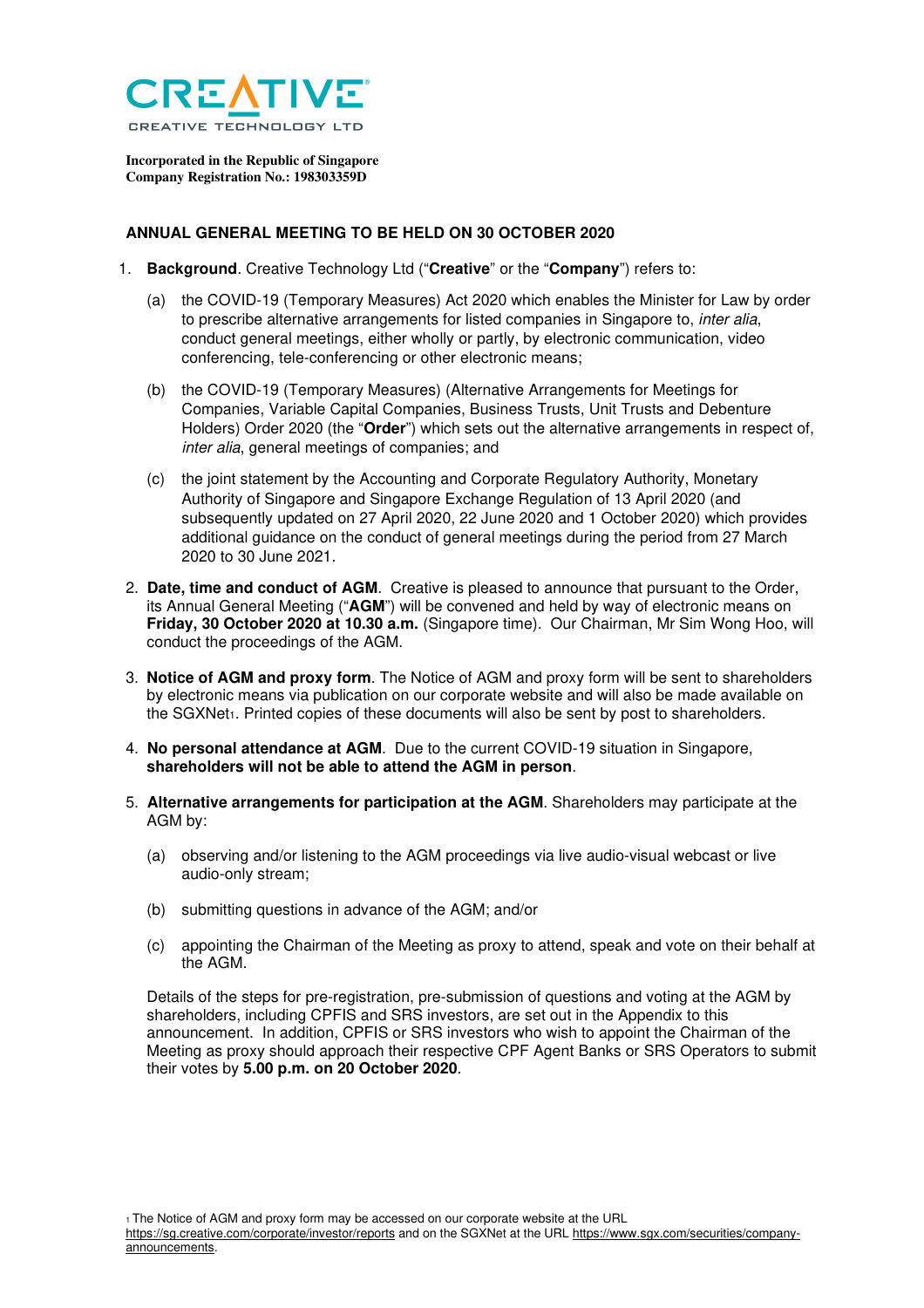- 6. **Persons who hold shares through relevant intermediaries**. Persons who hold Creative shares through relevant intermediaries (as defined in section 181 of the Companies Act, Chapter 50), other than CPFIS and SRS investors, and who wish to participate in the AGM by:
	- (a) observing and/or listening to the AGM proceedings via live audio-visual webcast or live audio-only stream;
	- (b) submitting questions in advance of the AGM; and/or
	- (c) appointing the Chairman of the Meeting as proxy to attend, speak and vote on their behalf at the AGM,

should contact the relevant intermediary through which they hold such shares as soon as possible in order for the necessary arrangements to be made for their participation in the AGM.

7. **Annual Report 2020**. The Annual Report 2020 have been published on our corporate website, and may be accessed at the URL https://sg.creative.com/corporate/investor/reports. It will also be made available on the SGX website at the URL https://www.sgx.com/securities/companyannouncements.

| 8. Key dates/deadlines. In summary, the key dates/deadlines which shareholders should take note |
|-------------------------------------------------------------------------------------------------|
| of are set out in the table below:                                                              |

| <b>Key dates</b>              | <b>Actions</b>                                                                                                                                                                                                                                                                                                                                            |
|-------------------------------|-----------------------------------------------------------------------------------------------------------------------------------------------------------------------------------------------------------------------------------------------------------------------------------------------------------------------------------------------------------|
| 13 October 2020               | Shareholders may begin to pre-register at https://sg.creative.com/agm<br>for live audio-visual webcast/live audio-only stream of the AGM<br>proceedings.                                                                                                                                                                                                  |
| 20 October 2020<br>5:00 p.m.  | Deadline for CPFIS or SRS investors who wish to appoint the<br>Chairman of the Meeting as proxy to approach their respective CPF<br>Agent Banks or SRS Operators to submit their votes.                                                                                                                                                                   |
| 27 October 2020<br>10.30 a.m. | Deadline for shareholders to:<br>• pre-register for live audio-visual webcast/live audio-only stream of<br>the AGM proceedings; and<br>• submit proxy forms.                                                                                                                                                                                              |
| 29 October 2020<br>10.30 a.m. | Authenticated shareholders will receive an email which will contain<br>unique user credentials and instructions on how to access the live<br>audio-visual webcast and live audio-only stream of the AGM<br>proceedings (the "Confirmation Email").                                                                                                        |
|                               | Shareholders who do not receive the Confirmation Email by 10.30<br>a.m. on 29 October 2020, but have registered by the 27 October<br>2020 deadline, should contact our Share Registrar, Boardroom<br>Corporate & Advisory Pte Ltd, at +65 6230 9580/586 before 5.30<br>p.m. on 29 October 2020 or between 8.30 a.m. and 10.30 a.m. on<br>30 October 2020. |
| 30 October 2020<br>10.30 a.m. | Click on the link in the Confirmation Email and follow the<br>instructions to access the live audio-visual webcast of the<br>AGM proceedings; or                                                                                                                                                                                                          |
|                               | Call the toll-free telephone number and follow the instructions<br>$\bullet$<br>in the Confirmation Email to access the live audio-only stream<br>of the AGM proceedings.                                                                                                                                                                                 |

9. **Important reminder. Due to the constantly evolving COVID-19 situation in Singapore, we may be required to change our arrangements for the AGM at short notice. Shareholders should check our corporate website at the URL https://sg.creative.com/corporate/reports**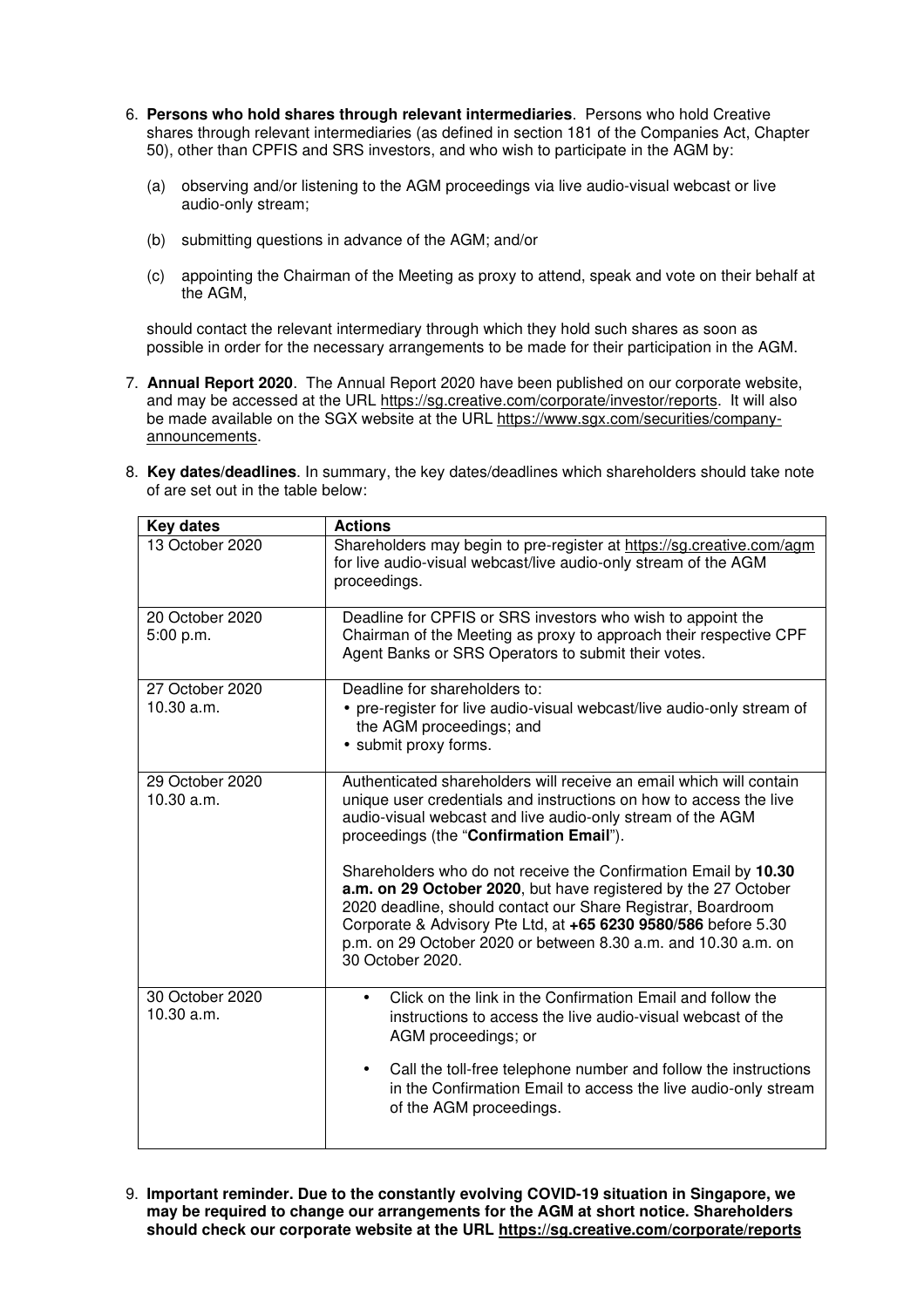## **or SGXNet at the URL https://www.sgx.com/securities/company-announcements for the latest updates on the status of the AGM.**

Creative would like to thank all shareholders for their patience and co-operation in enabling us to hold our AGM with the optimum safe management measures amidst the current COVID-19 pandemic.

By Order of the Board

Ng Keh Long Company Secretary Creative Technology Ltd

13 October 2020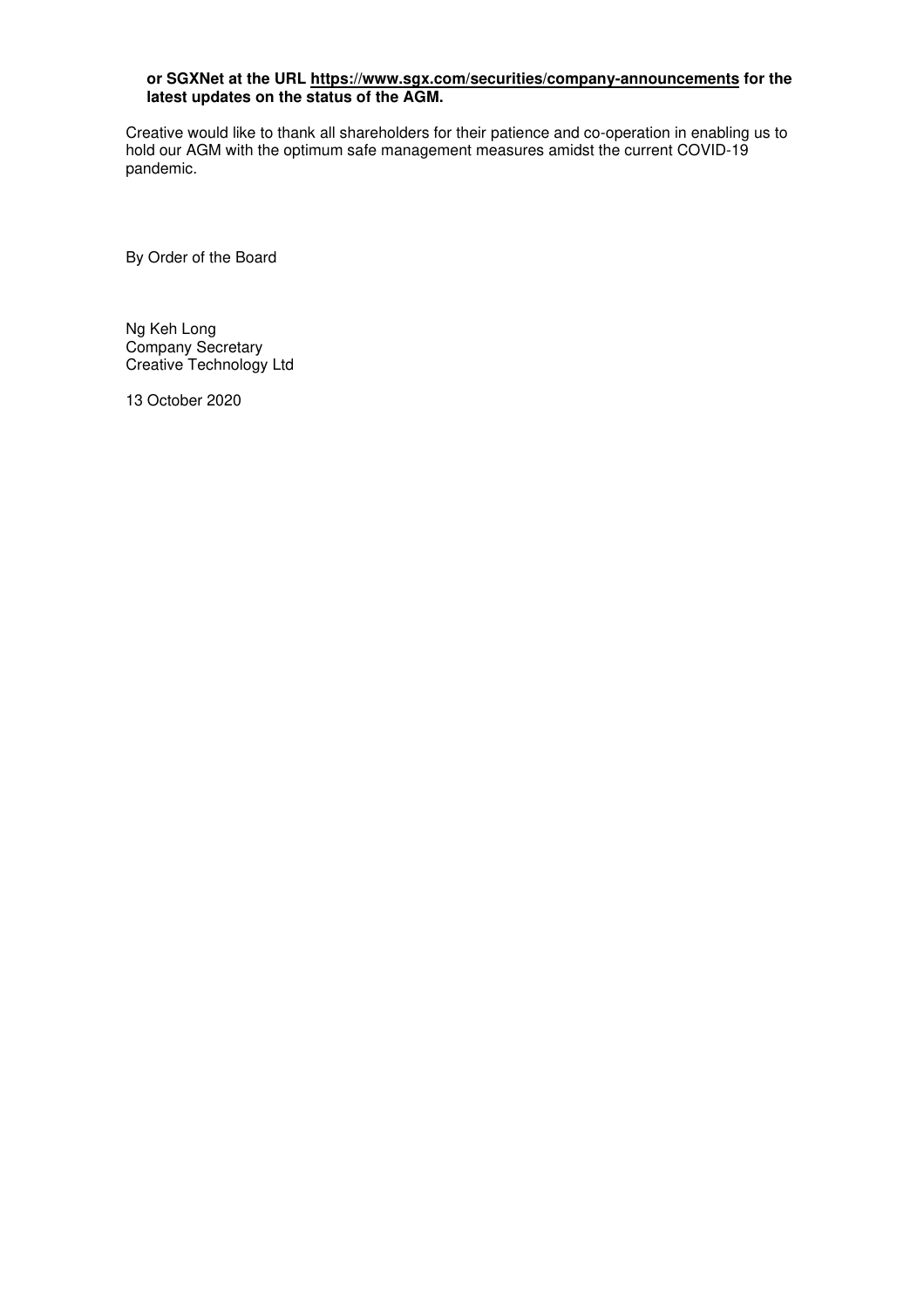## **APPENDIX**

## **Steps for pre-registration, pre-submission of questions and voting at the AGM**

Shareholders will be able to observe and/or listen to the AGM proceedings through a live audiovisual webcast or live audio-only stream via their mobile phones, tablets or computers, submit questions in advance of the AGM and vote by appointing the Chairman of the Meeting as proxy to attend, speak and vote on their behalf at the AGM.

To do so, they will need to complete the following steps:

| No. | <b>Steps</b>                   | Details                                                                                                                                                                                                                                                                                                                                              |
|-----|--------------------------------|------------------------------------------------------------------------------------------------------------------------------------------------------------------------------------------------------------------------------------------------------------------------------------------------------------------------------------------------------|
| 1.  | Pre-registration               | Shareholders, including CPFIS and SRS investors, can pre-<br>register at the pre-registration website at<br>https://sg.creative.com/agm from 13 October 2020 till 10.30<br>a.m. on 27 October 2020 to enable Creative to verify their<br>status as shareholders.                                                                                     |
|     |                                | Following the verification, authenticated shareholders will receive<br>an email by 10.30 a.m. on 29 October 2020. The email will contain<br>unique user credentials and instructions on how to access the live<br>audio-visual webcast and live audio-only stream of the AGM<br>proceedings.                                                         |
|     |                                | Shareholders who do not receive an email by 10.30 a.m. on 29<br>October 2020, but have registered by the 27 October 2020<br>deadline, should contact our Share Registrar, Boardroom Corporate<br>& Advisory Services Pte Ltd, at +65 6230 9580/586 before 5.30<br>p.m. on 29 October 2020 or between 8.30 a.m. and 10.30 a.m. on<br>30 October 2020. |
| 2.  | Submit questions in<br>advance | Shareholders will not be able to ask questions at the AGM live<br>during the webcast or audio-stream, and therefore it is<br>important for shareholders to pre-register and submit their<br>questions in advance of the AGM.                                                                                                                         |
|     |                                | Submission of questions. Shareholders, including CPFIS and<br>SRS investors, can submit questions related to the resolutions to be<br>tabled for approval at the AGM to the Chairman of the Meeting, in<br>advance of the AGM, in the following manner:                                                                                              |
|     |                                | (a) Via pre-registration website. Shareholders who pre-register<br>to observe and/or listen to the AGM proceedings may submit<br>their questions via the pre-registration website at<br>https://sg.creative.com/agm.                                                                                                                                 |
|     |                                | (b) Via email. Shareholders may submit their questions via email<br>to AGM2020@creative.com.                                                                                                                                                                                                                                                         |
|     |                                | By post. Shareholders may submit their questions by post to<br>(c)<br>the Company's Share Registrar, Boardroom Corporate &<br>Advisory Services Pte Ltd, at 50 Raffles Place #32-01,<br>Singapore Land Tower, Singapore 048623.                                                                                                                      |
|     |                                | When sending in your questions via email or by post, please also<br>provide us with the following details:                                                                                                                                                                                                                                           |
|     |                                | your full name;                                                                                                                                                                                                                                                                                                                                      |
|     |                                | your address; and                                                                                                                                                                                                                                                                                                                                    |
|     |                                | the manner in which you hold shares in Creative (e.g., via<br>CDP, CPFIS/SRS and/or scrip).                                                                                                                                                                                                                                                          |